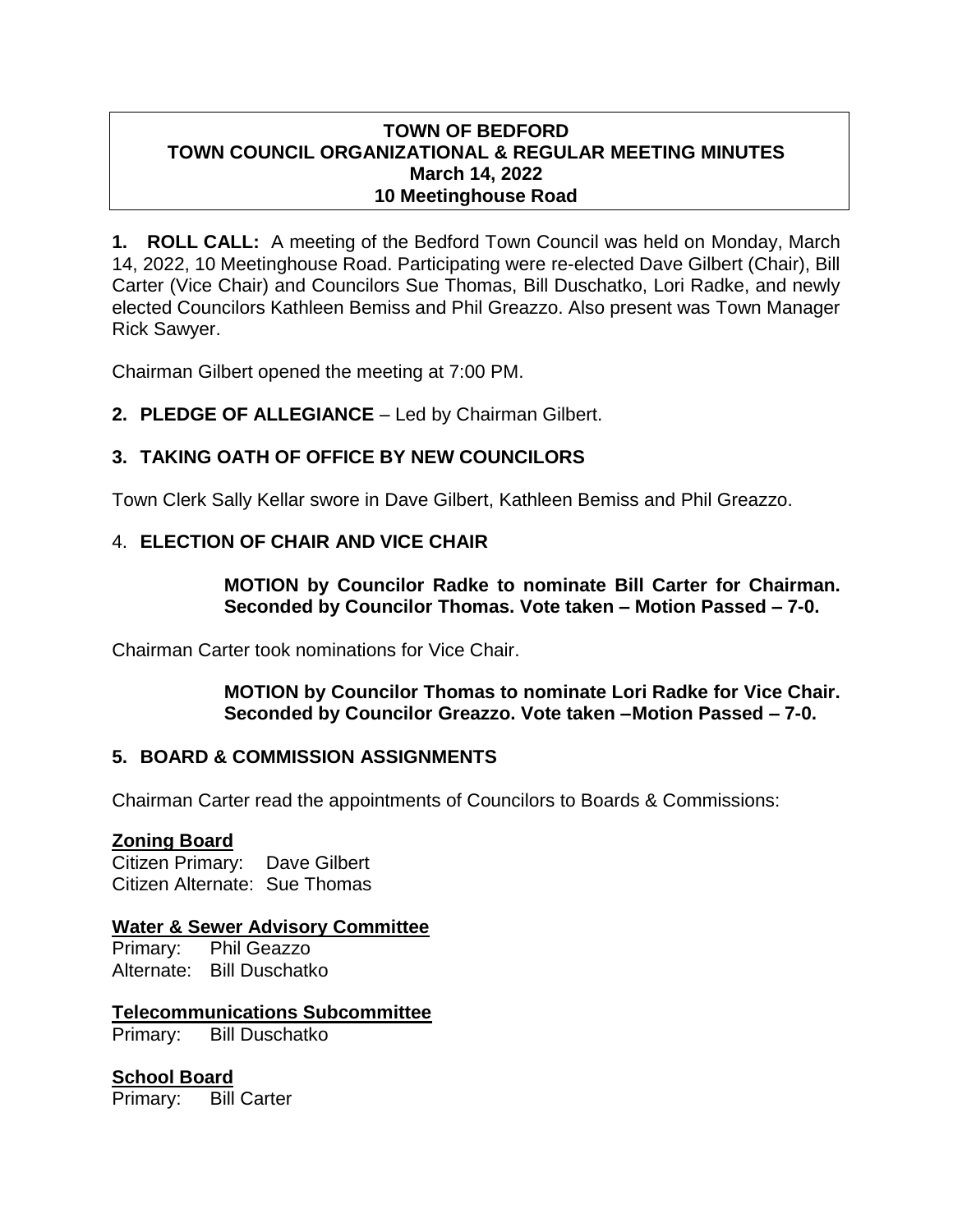Alternate: Lori Radke

### **Poles & Wires Committee**

Lori Radke

### **Planning Board**

Primary: Bill Duschatko Alternate: Phil Greazzo

#### **Parks & Recreation Commission**

Primary: Dave Gilbert Alternate: Sue Thomas

#### **Historic District Commission**

Primary: Lori Radke Alternate: Bill Carter

## **Highway Safety Committee**

Primary: Lori Radke Alternate: Phil Greazzo

#### **Energy Commission**

Primary: Sue Thomas Alternate: Lori Radke

## **Conservation Commission**

Primary: Bill Carter Alternate: Kathleen Bemiss

#### **BCTV-WBNH**

Primary: Bill Carter Alternate: Kathleen Bemiss

#### **6. PUBLIC COMMENTS** – None

#### **7. NEW BUSINESS**

### **a. Schedule a public hearing to consider Ordinance 2022-01 amending Chapter 262-6, Speed Limits, to establish the speed limit along the entire length of Hamilton Way, Kennedy Dr., Roosevelt Dr., Jefferson Rd., and Presidential Rd., in the Town of Bedford at 25 MPH**

Mr. Sawyer stated that this was a recommendation from the Highway Safety Committee following a request and petition from a number of residents that live in that neighborhood. There is only one way in and one way out, so they shouldn't need the higher speeds that they might have on a collector road or a through road.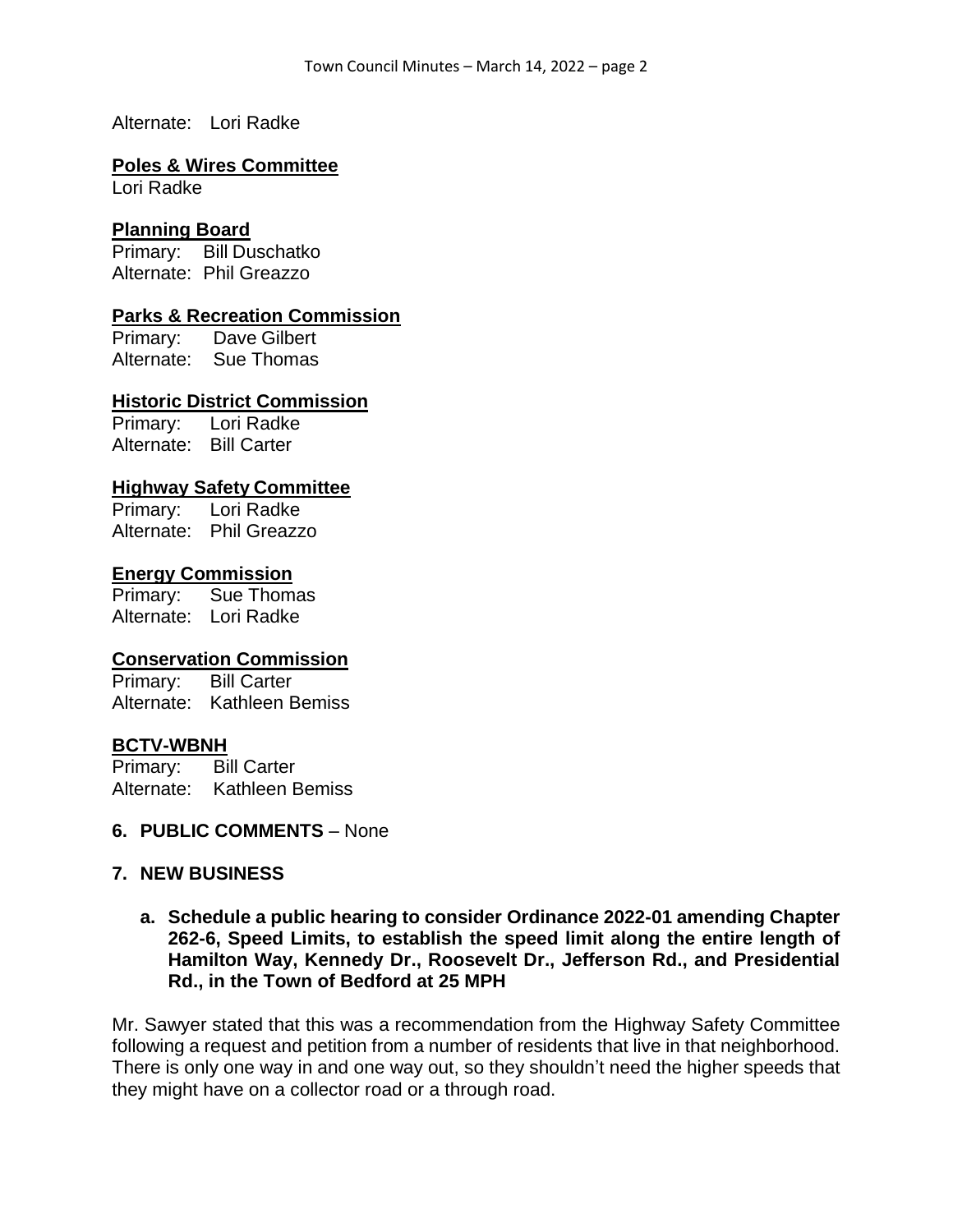**MOTION by Councilor Gilbert that the Bedford Town Council scheduled a public hearing on Wednesday, April 13, 2022 at 7:00 PM to consider Ordinance 2022-01 amending Chapter 262-6, Speed Limits, to limit the maximum speed on Hamilton Way, Kennedy Dr., Roosevelt Dr., Jefferson Rd., and Presidential Rd. to 25 MPH. Seconded by Councilor Radke. Vote taken – Motion Passed – 7-0.**

- **b. Other New Business –** None
- **8. OLD BUSINESS**
	- **a. Other Old Business** None
- **9. APPROVAL OF MINUTES**
	- **a. Public Session – February 23, 2022**

**MOTION by Councilor Radke that the Bedford Town Council approve the minutes of the February 23, 2022 Public Session. Seconded by Councilor Duschatko. Vote taken – Motion Passed – 5-0-2 (Bemiss and Greazzo abstained).**

**b. Budgetary Town Meeting – March 9, 2022** – moved to next agenda

## **10.TOWN MANAGER REPORT**

- 1) At the most recent election we had 5,133 voters or a 32.2% turnout up from the 2021 election where we had 3,018 voters or 15.6%. I want to thank our Town Clerk, Town Moderator, Supervisors of the Checklist, Poll Workers, and DPW employees for all of their efforts in making the election successful. The Supervisors registered 152 new voters on Election Day bringing our total to 15,953.
- 2) Bedford Cares is encouraging Bedford residents to support those escaping the war in Ukraine through a partnership with the Bedford School District who will conduct a donation drive from March 14-25 with drop off boxes located at each school. The list of items most needed:
	-
	- blankets non-perishable food items thermal underwear
- 
- 
- air mattresses clean containers for water, fuel tents
- 
- 
- first aid kits stand-alone candles, lamps, flashlights sleeping bags

Denise Ricciardi stated that Bedford Cares has partnered with the School. There will be boxes at all six schools for a 2-week period, March 14 – March 25, however, the additional drop off is at the headquarters of Bedford Cares, 29 Magazine Street. You can drop off items there for the next two months. They have volunteers that will pick your items up. You can find Bedford Cares on Facebook, [www.bedfordnhcares.com,](http://www.bedfordnhcares.com/) or 792-1319.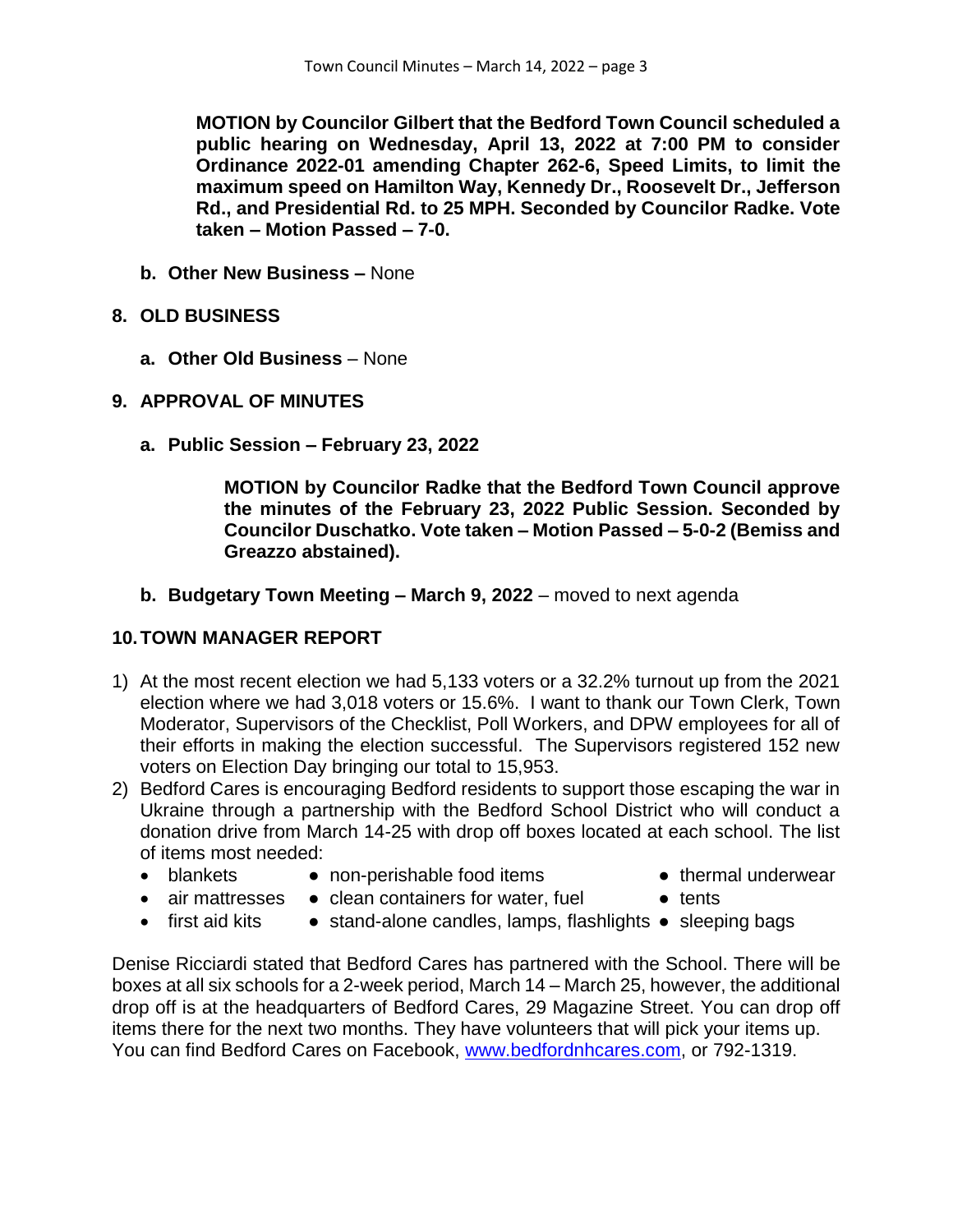- 3) Recently the Town Council and Bedford Historical Society gathered to celebrate the signing of a long term lease in support of the Society's efforts to open the Stevens Buswell Community Center.
- 4) PFAS Contamination Please respond to any requests for well testing received from Nobis Group, Golder Associates, or State of NH.
- 5) COVID-19 Pandemic Bedford has 10 current COVID-19 positive residents and has had a total of 5,108 cases. Bedford has 62.8% fully vaccinated residents.
- 6) The Town is accepting applications for those interested in serving on our many boards and commissions with applications due by March 25, 2022. Applications can be found on the Town Manager's webpage, Town Council webpage, under News
- 7) The Town currently has employment opportunities for full-time, part-time & seasonal positions. For more information go to [www.bedfordnh.org/jobs.](http://www.bedfordnh.org/jobs)
- 8) March 19 NH Big Tree Program Introduction and Winter Tree Identification Workshop with Mike Gagnon, 1:30 – 3 PM, Bedford Library Lower Parking Lot. Please register in advance on the Library website.
- 9) Camp Witzel Signup and other summer camps. Go to Town Recreation website. Camp Witzel: 7 weeks, June 20-August 5, 6-13 year olds, 9 AM – 4 PM, arts, crafts, sports, field trips
- 10)April 3 Concert & Cookies Series, 2:30 PM "Cold Spring Trio Folksy/Bluegrass" at the Library. Please register in advance on the Library website.
- 11)April 10 Cinema Sunday, "High Noon", 1:30-4:30 PM, Bedford Library. Please register in advance on the Library website.
- 12)May 29 Memorial Day Parade, 1 PM, Bedford High School to McKelvie Intermediate School via County Road with a theme of "Freedom through Unity".
- 13)June 25 Household Hazardous Waste Day, 8:30 AM 3 PM, Highway Garage, 19 Chubbuck Road.
- 14)April 16h CUB Road Club Spring Event 9 AM 1 PM.

# **11.COUNCILOR COMMENTS AND COMMITTEE UPDATES**

Councilor Greazzo thanked everyone who helped him during the election. He thanked the Town of Bedford. He thanked everyone who signed up. It's not an easy thing to do and he thanked them for their efforts. He looked forward to serving the Town.

Councilor Thomas thought Election Day was great. She thanked all of the volunteers and they always need volunteers. She congratulated everyone who won and thanked everyone who ran.

Councilor Duschatko welcomed Phil and Kathleen. He looked forward to working with both of them and knew they would do a great job. Thanked everybody who took the time and trouble to run for office. It's tough when you don't win, but they appreciate them helping out and trying hard to do it.

Councilor Bemiss thanked everyone for coming out on voting day and making her welcome to the Town Council.